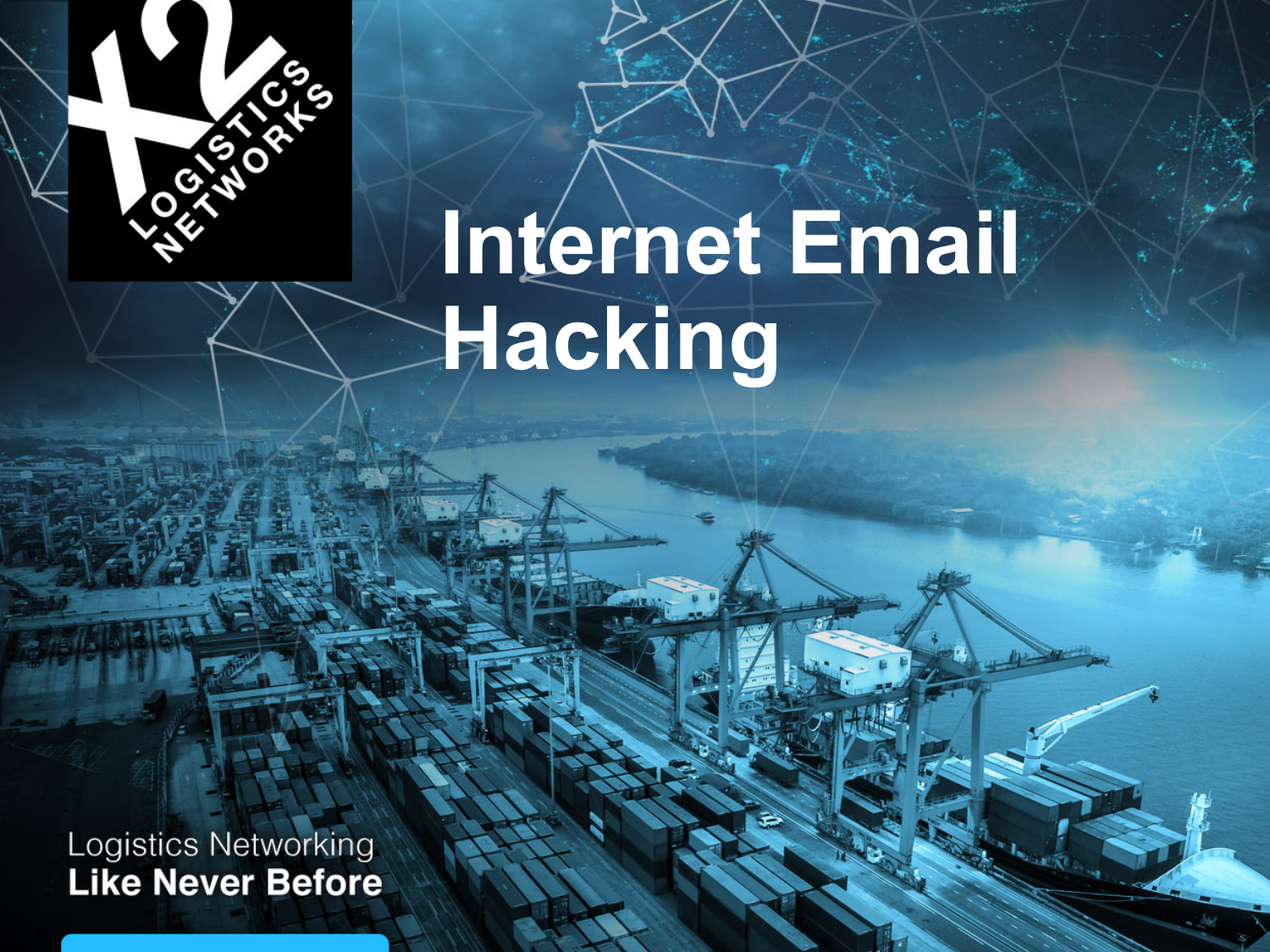

The Most Professional Logistics Network

## **INTERNET EMAIL HACKING**

A hacker will hack into a members email system, either remitting agent or receiving agent. They will then watch the email traffic, and look for a situation wherein a payment is about to be made by one member to the other. The hacker then "poses" as an employee of the receiving agent, uses the email to notify the payment sender of "new bank details," usually under the guise of "we are being audited", or "our bank service is now down" and provides new banking details to send the payment. Unwary members then send the payment to the "new" bank, and the hacker withdraws it within 24 hours and disappears.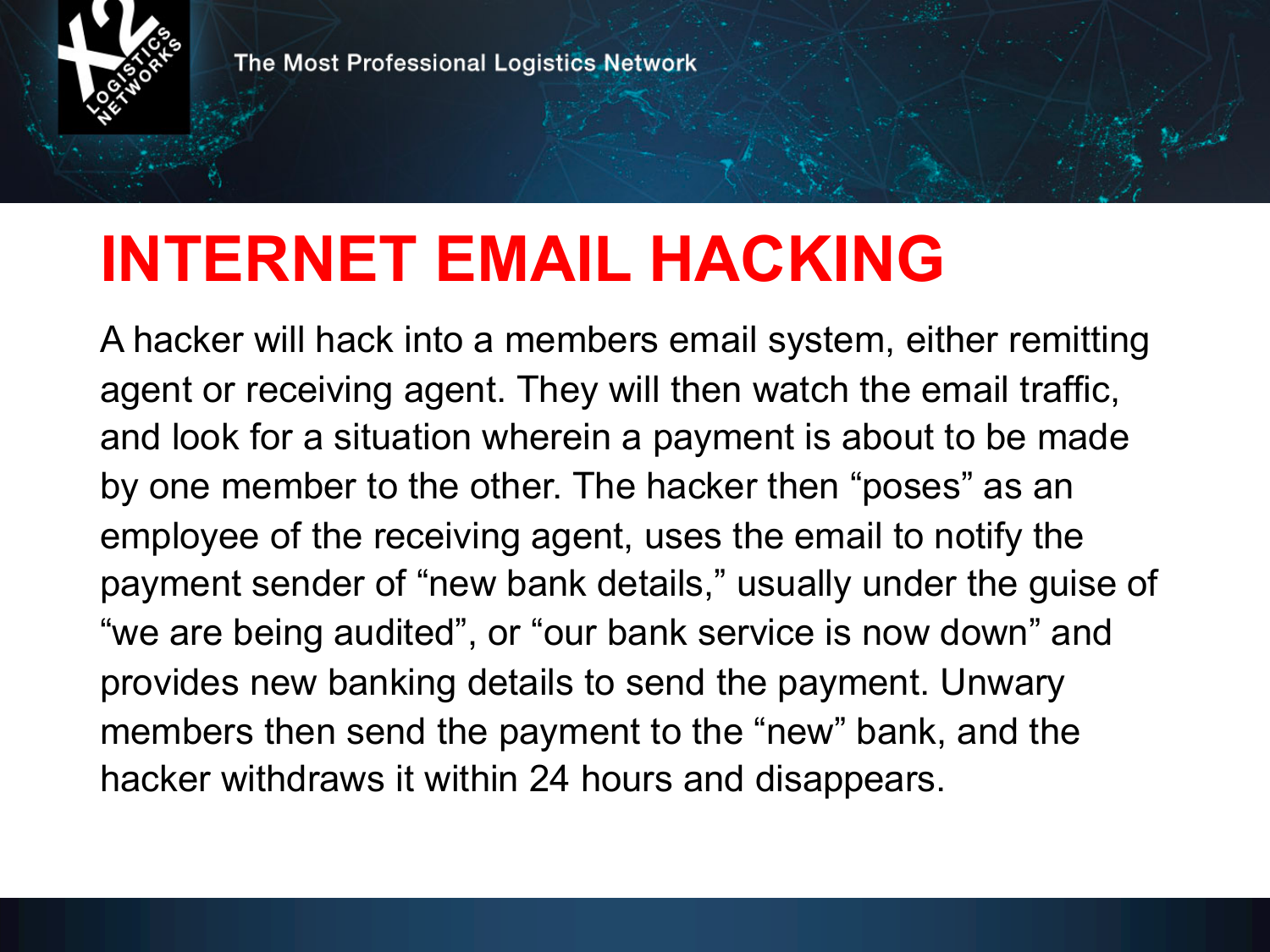

#### **HERE IS THE IMPORTANT THINGS (AS A MEMBER) YOU NEED TO KNOW:**

- **1.** *THE FINANCIAL PROTECTION PLAN DOES NOT COVER THIS TYPE OF LOSS. (EXCLUSIONS: LOSSES CAUSED BY THE INTERVENING ACTS OF THIRD PARTIES, SUCH AS FRAUD, FALSE DOCUMENTATION, OR OTHER CRIMINAL OR TORTIOUS ACTS.)*
- **2.** *THE AGENT SENDING THE PAYMENT IS RESPONSIBLE TO ENSURE THAT HE IS SENDING IT TO THE CORRECT BANKING ACCOUNT AND BANKING FACILITY.*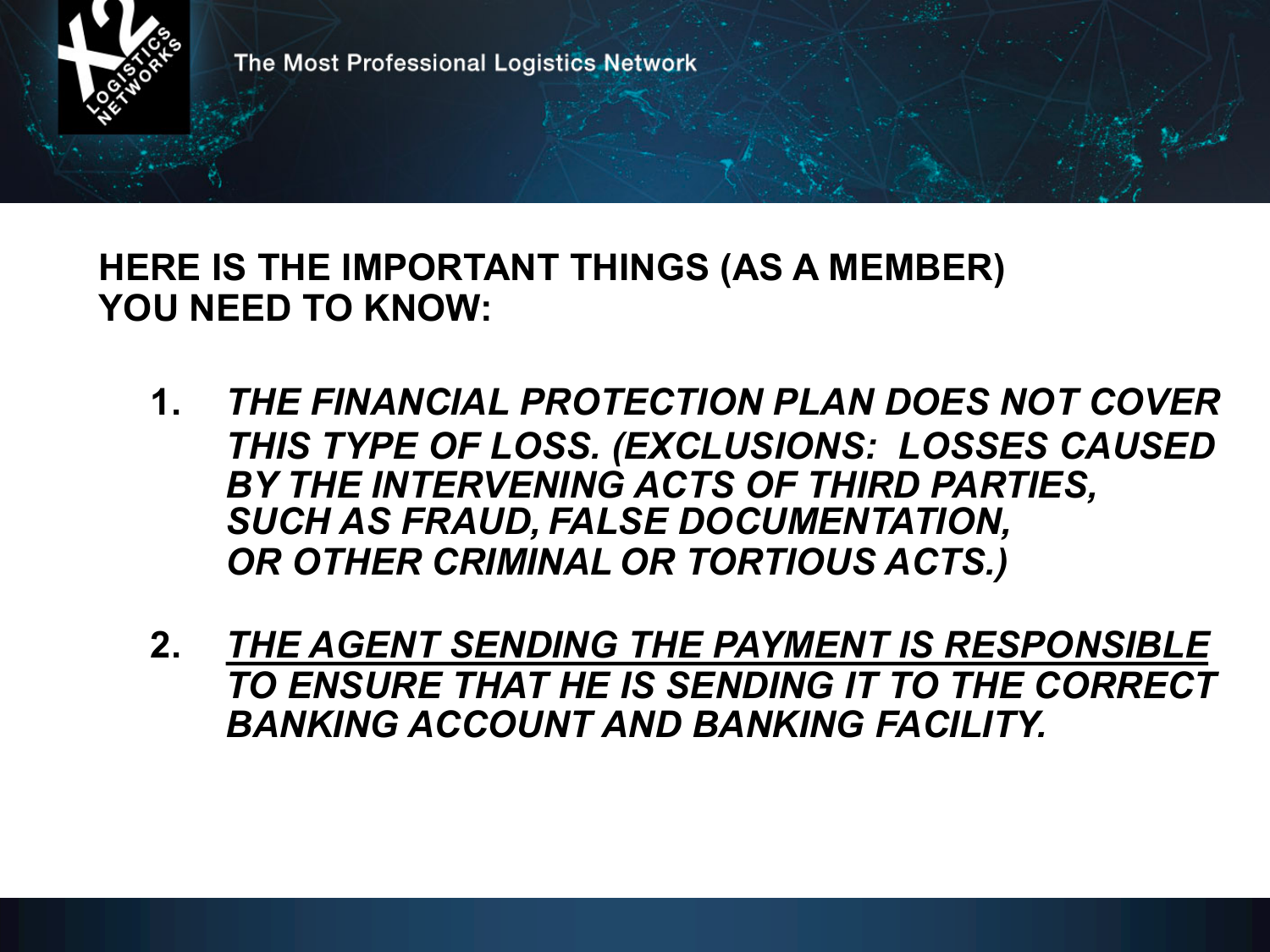

The Most Professional Logistics Network

#### **HOW YOU CAN PREVENT BEING THE VICTIM OF THIS TYPE OF INTERNET HACKING – DO THESE THINGS!!!**

- **1. If you receive ANY instruction to change banking details for your partner that is due a payment from you - STOP!! BEFORE you send, VERIFY by telephone, fax, or a means OTHER than EMAIL!**
- **2. Do not use the information at the bottom of the email for the telephone number or the fax # - look up your partner's website and use the information from their website. Remember, their (or your) EMAIL HAS BEEN COMPROMISED and the information in the suspect email has likely been changed!!**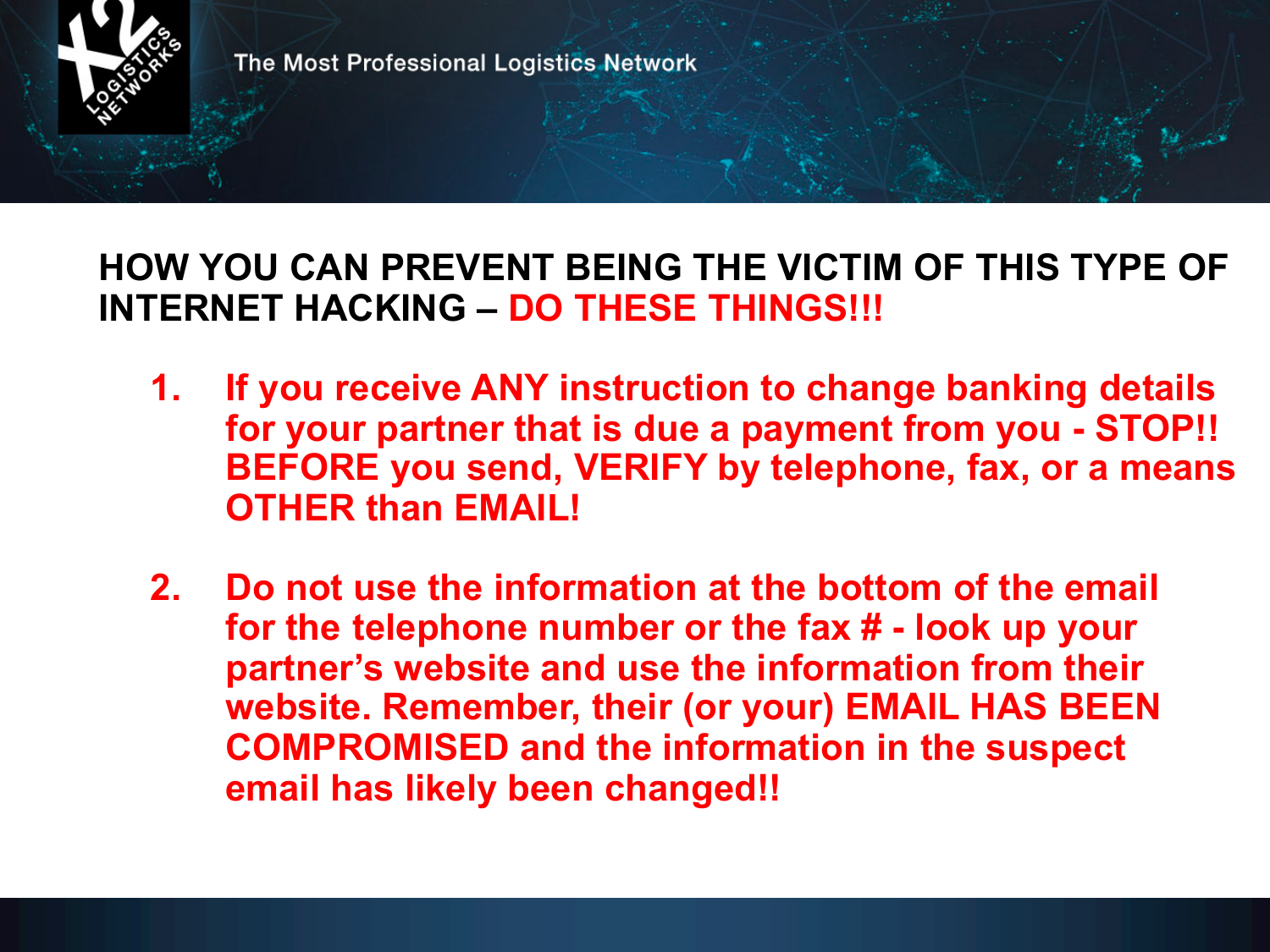

The Most Professional Logistics Network

#### **HOW YOU CAN PREVENT BEING THE VICTIM OF THIS TYPE OF INTERNET HACKING – DO THESE THINGS!!!**

- **3. In the event of a possible HACKING both agents need to get their IT to change the email system passwords as the Hacker will come in from either one's email.**
- **4. Please change your username and password on a regular basics. The hacker needs to learn about your company and how payments are made. This takes time and by regularly changing your password will shut them out before they can do any financial or disruptive damage to your company.**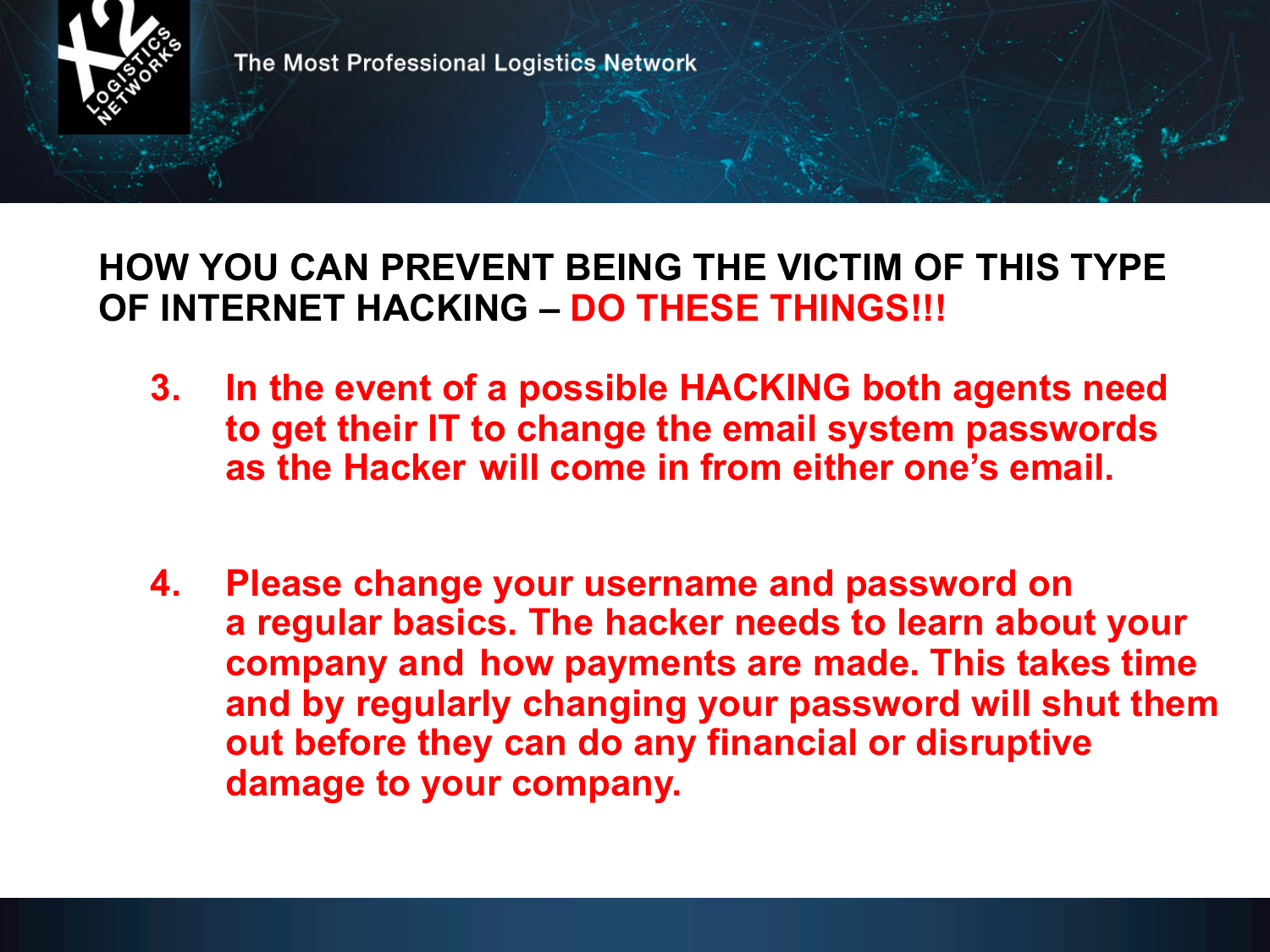

As a protection against the loss if you are regularly involved in the transmission of funds internationally, we recommend you consider obtaining Cyber Liability Insurance Cover (CLIC). You can contact our insurance provider WIS to discuss this cover.